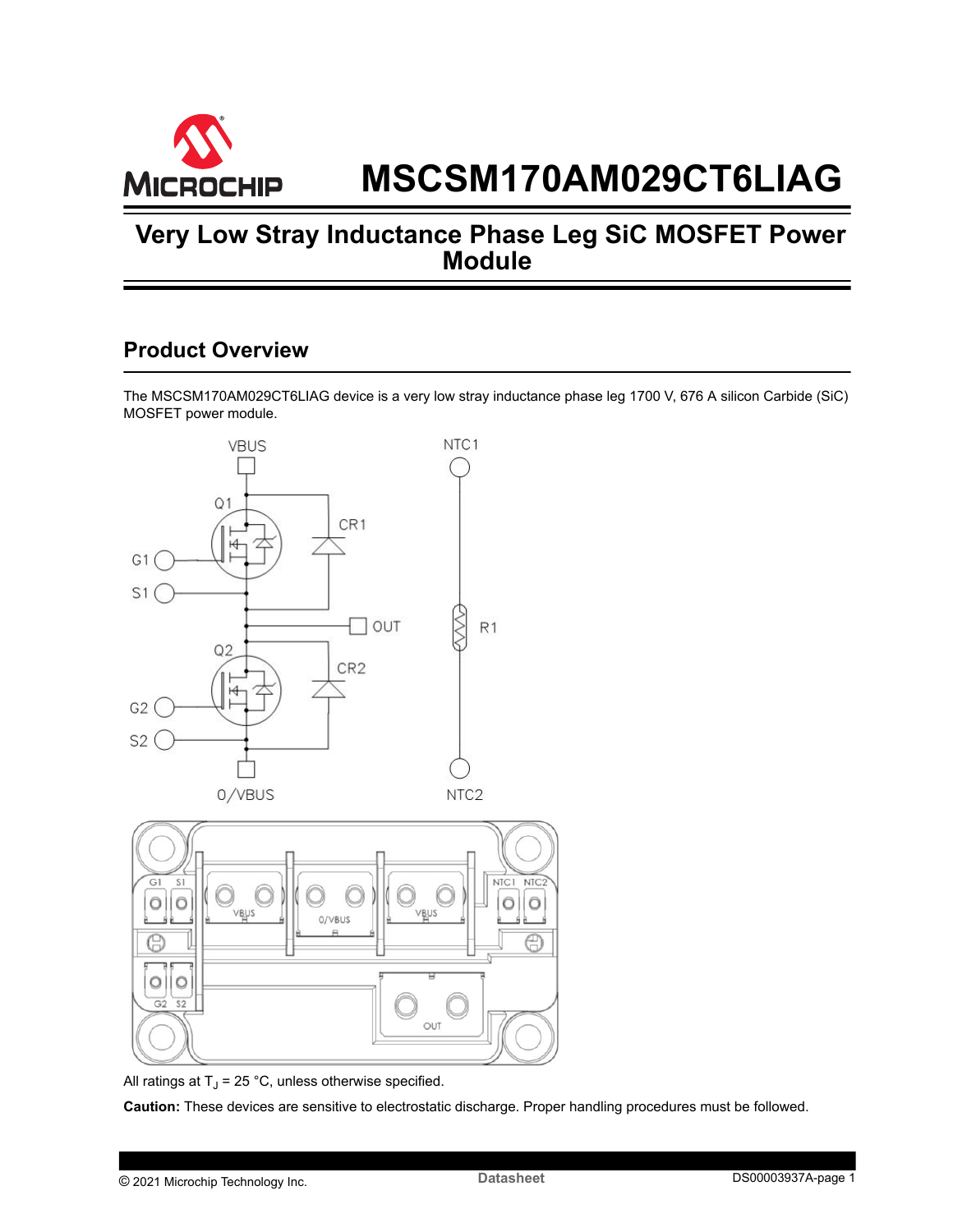### **Features**

The following are the key features of MSCSM170AM029CT6LIAG device:

- SiC Power MOSFET
	- $-$  Low  $R_{DS(on)}$
	- High temperature performance
- SiC Schottky Diode
	- Zero reverse recovery
	- Zero forward recovery
	- Temperature independent switching behavior
	- Positive temperature coefficient on VF
- Very low stray inductance
- Internal thermistor for temperature monitoring
- M4 and M5 power connectors
- M2.5 signal connectors
- Aluminum Nitride (AlN) substrate for improved thermal performance

### **Benefits**

The following are the benefits of MSCSM170AM029CT6LIAG device:

- High efficiency converter
- Outstanding performance at high frequency operation
- Direct mounting to heatsink (isolated package)
- Low junction-to-case thermal resistance
- Low profile
- RoHS Compliant

## **Application**

The following are the applications of MSCSM170AM029CT6LIAG device:

- Welding converters
- Switched mode power supplies
- Uninterruptible power supplies
- EV motor and traction drive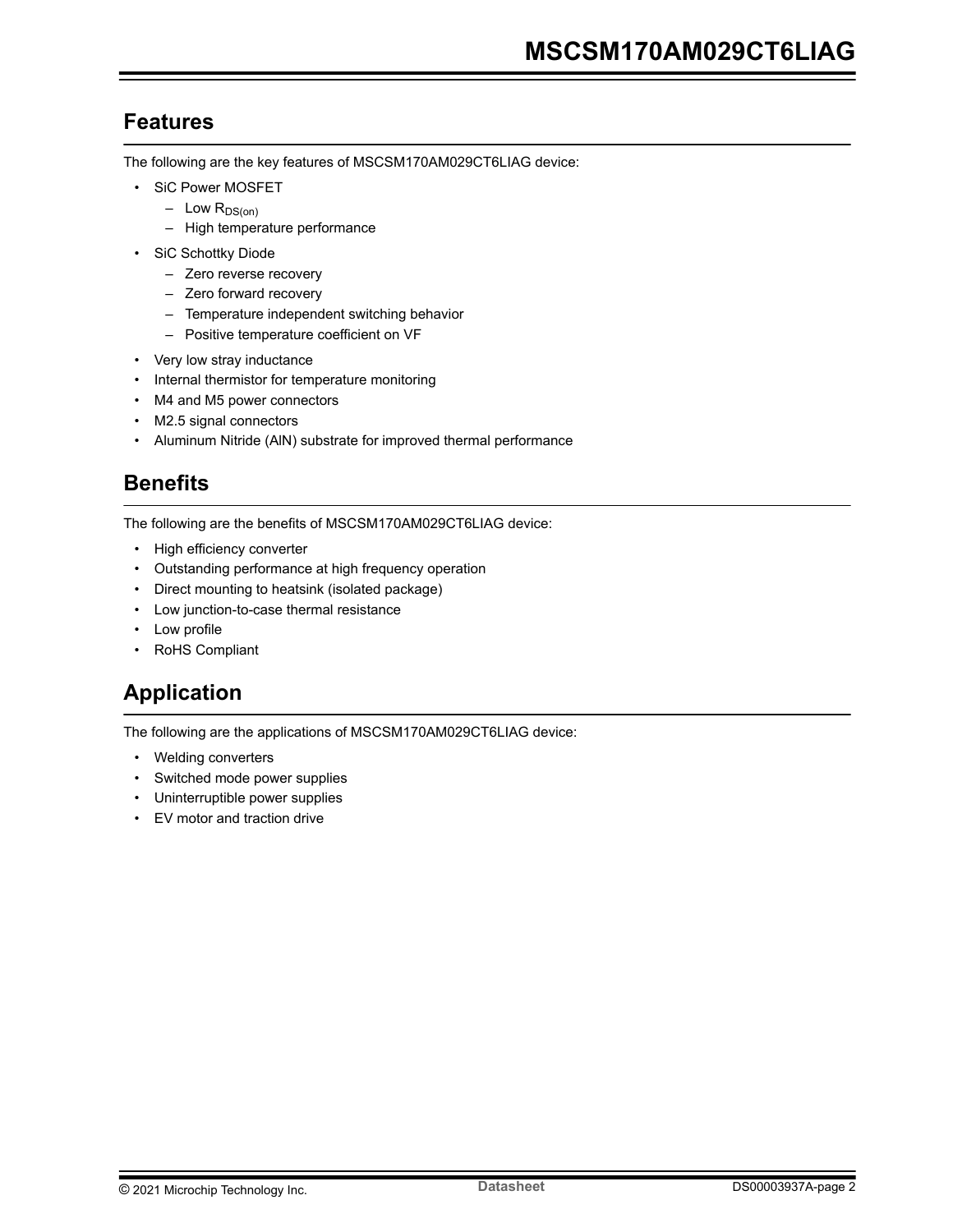### **1. Electrical Specifications**

This section provides the electrical specifications of the MSCSM170AM029CT6LIAG device.

### **1.1 SiC MOSFET Characteristics (Per SiC MOSFET)**

The following table lists the absolute maximum ratings per SiC MOSFET of the MSCSM170AM029CT6LIAG device.

### **Table 1-1. Absolute Maximum Ratings**

| <b>Symbol</b>    | <b>Parameter</b>           |                 | <b>Maximum Ratings</b> | <b>Unit</b> |  |
|------------------|----------------------------|-----------------|------------------------|-------------|--|
| V <sub>DSS</sub> | Drain-source voltage       |                 | 1700                   | V           |  |
| $I_D$            | Continuous drain current   | $T_C = 25 °C$   | 676                    | A           |  |
|                  |                            | $T_c = 80 °C$   | 538                    |             |  |
| I <sub>DM</sub>  | Pulsed drain current       |                 |                        |             |  |
| $V_{GS}$         | Gate-source voltage        | $-10/23$        |                        | ٧           |  |
| $R_{DS(on)}$     | Drain-source ON resistance | 3.75            |                        | $m\Omega$   |  |
| $P_D$            | Power dissipation          | $T_{C}$ = 25 °C | 3000                   | W           |  |

The following table lists the electrical characteristics per SiC MOSFET of the MSCSM170AM029CT6LIAG device.

| Symbol           | <b>Characteristic</b>              | <b>Test Conditions</b>            |                     | <b>Min</b> | <b>Typ</b> | <b>Max</b> | <b>Unit</b> |
|------------------|------------------------------------|-----------------------------------|---------------------|------------|------------|------------|-------------|
| $I_{\text{DSS}}$ | Zero gate voltage<br>drain current | $V_{GS}$ = 0 V; $V_{DS}$ = 1700 V |                     |            | 120        | 1200       | μA          |
| $R_{DS(on)}$     | Drain-Source on                    | $V_{GS}$ = 20 V                   | $T_{\rm J}$ = 25 °C |            | 2.9        | 3.75       | $m\Omega$   |
|                  | resistance                         | $I_D = 360 A$                     | $T_J = 175 °C$      |            | 5.1        |            |             |
| $V_{GS(th)}$     | Gate threshold<br>voltage          | $V_{GS} = V_{DS}$ ; $I_D = 30$ mA |                     | 1.8        | 3.3        |            | $\vee$      |
| l <sub>GSS</sub> | Gate-Source<br>leakage current     | $V_{GS}$ = 20 V; $V_{DS}$ = 0 V   |                     |            |            | 1200       | nA          |

#### **Table 1-2. Electrical Characteristics**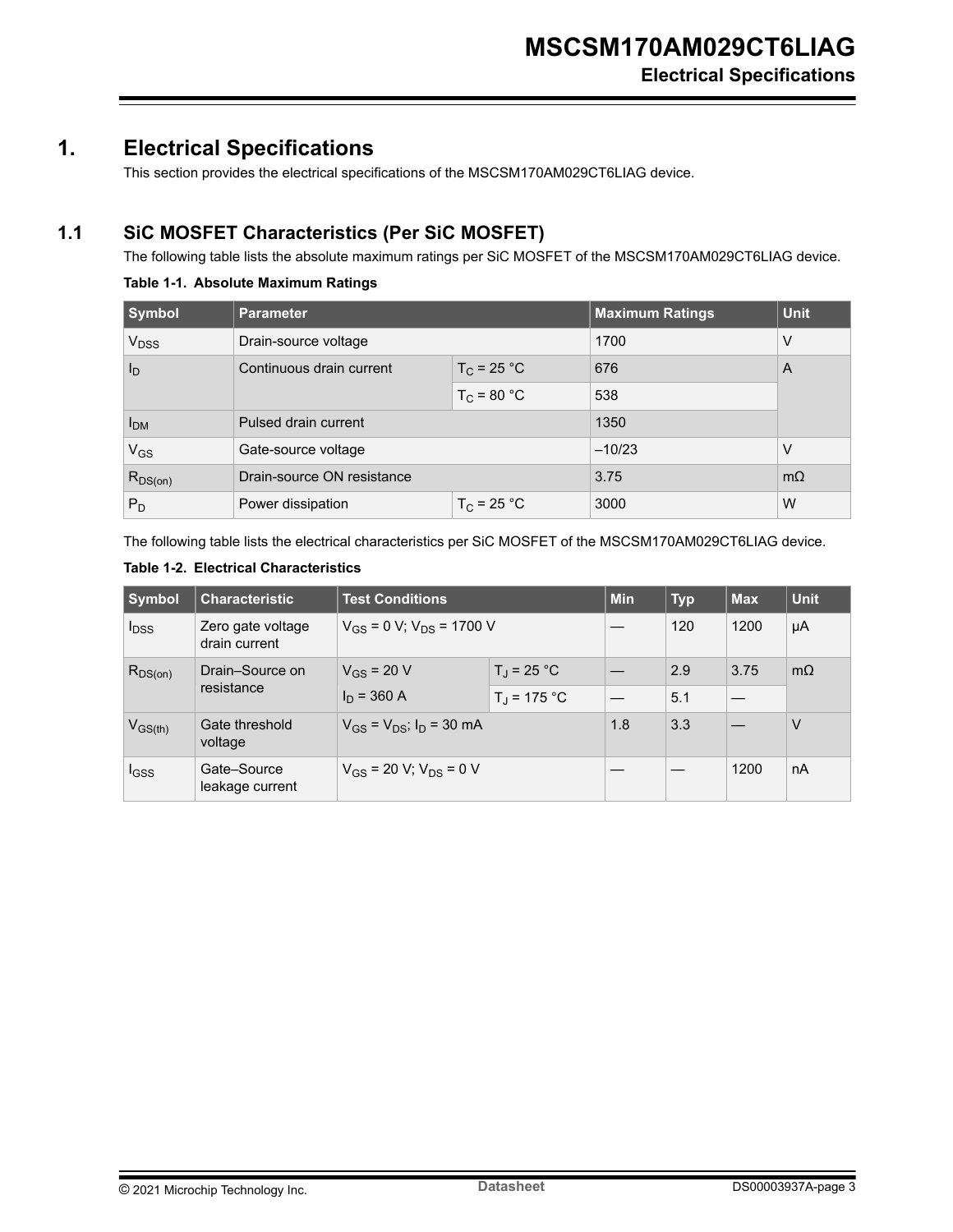### **Electrical Specifications**

The following table lists the dynamic characteristics per SiC MOSFET of the MSCSM170AM029CT6LIAG device.

| <b>Symbol</b>       | <b>Characteristic</b>               | <b>Test Conditions</b>              |                      | Min  | <b>Typ</b> | <b>Max</b> | <b>Unit</b>   |
|---------------------|-------------------------------------|-------------------------------------|----------------------|------|------------|------------|---------------|
| $C_{iss}$           | Input capacitance                   | $V_{GS} = 0 V$                      |                      |      | 39.6       |            | nF            |
| $C_{\rm oss}$       | Output capacitance                  | $V_{DS}$ = 1000 V                   |                      |      | 1.8        |            |               |
| $C_{rss}$           | Reverse transfer<br>capacitance     | $f = 1$ MHz                         |                      |      | 0.12       |            |               |
| $Q_{q}$             | Total gate charge                   | $V_{GS} = -5 V/20 V$                |                      |      | 2136       |            | nC            |
| $Q_{gs}$            | Gate-source charge                  | $V_{Bus} = 850 V$                   |                      |      | 588        |            |               |
| $Q_{gd}$            | Gate-drain charge                   | $I_D = 360 A$                       |                      |      | 324        |            |               |
| $T_{d(on)}$         | Turn-on delay time                  | $T_J = 150 °C$                      |                      |      | 74         |            | ns            |
| $T_r$               | Rise time                           | $V_{GS} = -5$ V/20 V                |                      |      | 63         |            |               |
| $T_{d(\text{off})}$ | Turn-off delay time                 | $V_{Bus}$ = 900 V                   |                      |      | 163        |            |               |
| $T_f$               | Fall time                           | $I_D = 600 A$<br>$R_G = 0.5 \Omega$ |                      |      | 48         |            |               |
| $E_{on}$            | Turn-on energy                      | $V_{GS} = -5 V/20 V$                | $T_J$ = 150 °C       |      | 24.2       |            | mJ            |
| $E_{\text{off}}$    | Turn-off energy                     | $V_{Bus}$ = 900 V                   | $T_{\rm J}$ = 150 °C |      | 12.6       |            |               |
|                     |                                     | $I_D = 600 A$                       |                      |      |            |            |               |
|                     |                                     | $R_G$ = 0.5 $\Omega$                |                      |      |            |            |               |
| $R_{\text{Gint}}$   | Internal gate resistance            |                                     |                      | 0.79 |            | Ω          |               |
| $R_{thJC}$          | Junction-to-case thermal resistance |                                     |                      |      |            | 0.05       | $\degree$ C/W |

#### **Table 1-3. Dynamic Characteristics**

The following table lists the body diode ratings and characteristics per SiC MOSFET of the MSCSM170AM029CT6LIAG device.

#### **Table 1-4. Body Diode Ratings and Characteristics**

| <b>Symbol</b> | <b>Characteristic</b>    | <b>Test Conditions</b>                         | <b>Min</b> | <b>Typ</b> | <b>Max</b> | <b>Unit</b> |
|---------------|--------------------------|------------------------------------------------|------------|------------|------------|-------------|
| $V_{SD}$      | Diode forward voltage    | $V_{GS}$ = 0 V; $I_{SD}$ = 360 A               |            | 3.7        |            | V           |
|               |                          | $V_{GS} = -5 V$ ; $I_{SD} = 360 A$             |            | 3.9        |            |             |
| $t_{rr}$      | Reverse recovery time    | $I_{SD}$ = 360 A; $V_{GS}$ = -5 V              |            | 27         |            | ns          |
| $Q_{rr}$      | Reverse recovery charge  | $V_R$ = 900 V; di <sub>F</sub> /dt = 1200 A/µs |            | 7.8        |            | μC          |
| $I_{rr}$      | Reverse recovery current |                                                |            | 552        |            | A           |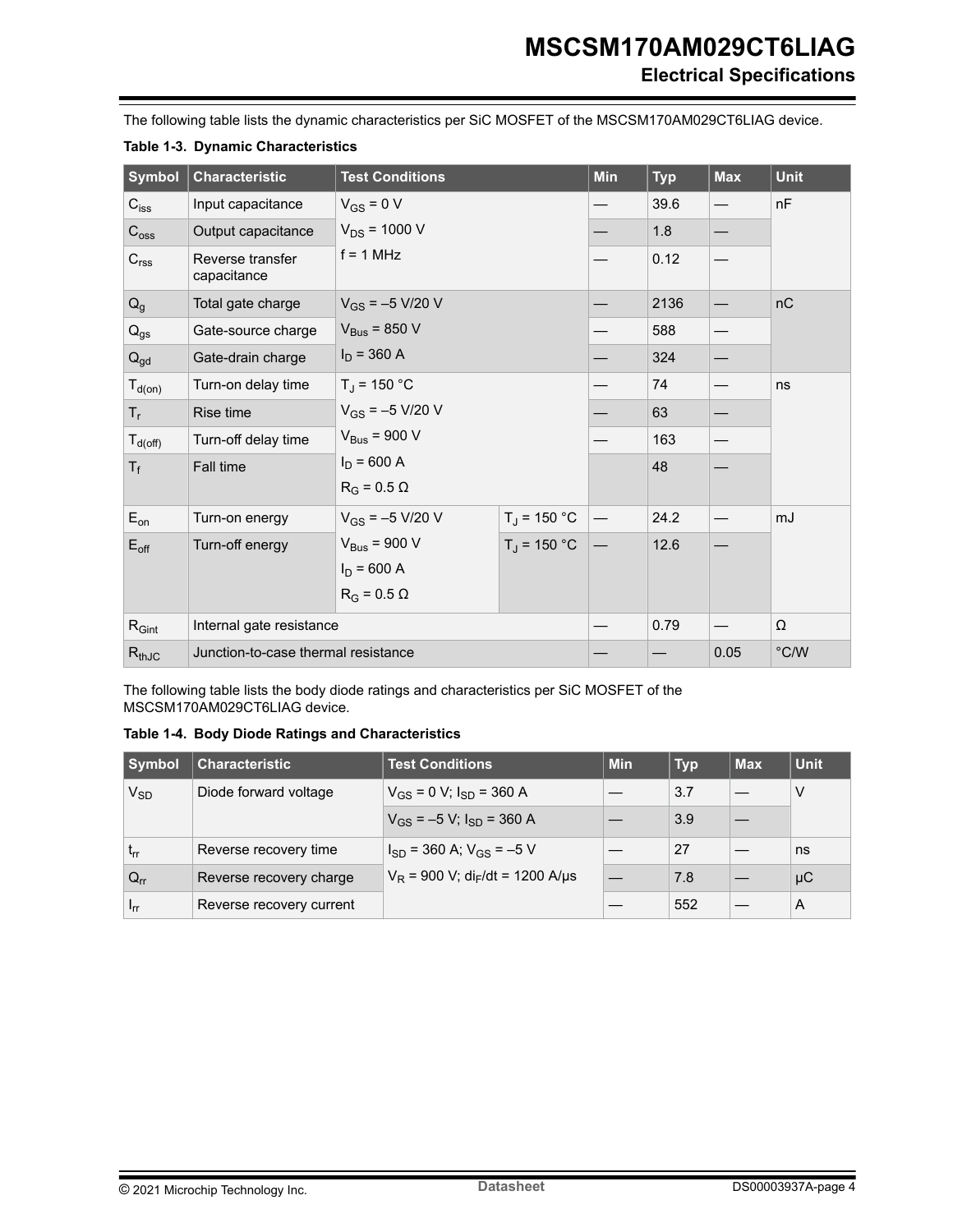### **1.2 SiC Diode Ratings and Characteristics (Per SiC Diode)**

The following table lists the SiC diode ratings and characteristics of the MSCSM170AM029CT6LIAG device.

#### **Table 1-5. SiC Diode Ratings and Characteristics (Per SiC Diode)**

| <b>Symbol</b>          | <b>Characteristic</b>               | <b>Test Conditions</b>   |                      | <b>Min</b> | <b>Typ</b> | <b>Max</b> | <b>Unit</b>    |
|------------------------|-------------------------------------|--------------------------|----------------------|------------|------------|------------|----------------|
| <b>V<sub>RRM</sub></b> | Peak repetitive reverse voltage     |                          |                      |            |            | 1700       | $\vee$         |
| <b>IRRM</b>            | Reverse leakage current             | $V_R$ = 1700 V           | $T_{\rm J}$ = 25 °C  |            | 300        | 1200       | μA             |
|                        |                                     |                          | $T_{\rm J}$ = 175 °C |            | 1500       |            |                |
| ΙF                     | DC forward current                  |                          | $T_c = 125 °C$       |            | 300        |            | $\overline{A}$ |
| $V_F$                  | Diode forward voltage               | $I_F = 300 A$            | $T_{\rm J}$ = 25 °C  |            | 1.5        | 1.8        | $\vee$         |
|                        |                                     |                          | $T_{\rm J}$ = 175 °C |            | 2          |            |                |
| $Q_C$                  | Total capacitive charge             | $V_R = 900 V$            |                      |            | 2460       |            | nC             |
| C                      | Total capacitance                   | f = 1 MHz, $V_R$ = 600 V |                      |            | 1800       |            | pF             |
|                        |                                     | f = 1 MHz, $V_R$ = 900 V |                      |            | 1500       |            |                |
| $R_{thJC}$             | Junction-to-case thermal resistance |                          |                      |            |            | 0.062      | $\degree$ C/W  |

### **1.3 Thermal and Package Characteristics**

The following table lists the thermal and package characteristics of the MSCSM170AM029CT6LIAG device.

**Table 1-6. Thermal and Package Characteristics**

| <b>Symbol</b>           | <b>Characteristic</b>                                                   |                | <b>Min</b>     | <b>Max</b>     | <b>Unit</b>           |                |
|-------------------------|-------------------------------------------------------------------------|----------------|----------------|----------------|-----------------------|----------------|
| <b>V<sub>ISOL</sub></b> | RMS isolation voltage, any terminal to case $t = 1$ min, 50 Hz/60 Hz    |                |                | 4000           |                       | V              |
| $T_{\rm J}$             | Operating junction temperature range                                    |                |                |                | 175                   | $^{\circ}C$    |
| T <sub>JOP</sub>        | Recommended junction temperature under switching conditions             |                |                | $-40$          | $T_{\text{Jmax}}$ -25 |                |
| $T_{STG}$               | Storage case temperature                                                |                |                | $-40$          | 125                   |                |
| $T_{\rm C}$             | Operating case temperature                                              |                |                | $-40$          | 125                   |                |
| Torque                  | Mounting torque                                                         | For            | M2.5           | 0.4            | 0.6                   | N.m            |
|                         |                                                                         | terminals      | M4             | 2              | 3                     |                |
|                         |                                                                         | M <sub>5</sub> |                | $\overline{2}$ | 3.5                   |                |
|                         |                                                                         | To heatsink    | M <sub>6</sub> | 3              | 5                     |                |
| $L_{DC}$                | Module stray inductance between V <sub>Bus</sub> and 0/V <sub>Bus</sub> |                |                |                | 3                     | n <sub>H</sub> |
| Wt                      | Package weight                                                          |                |                |                | 320                   | g              |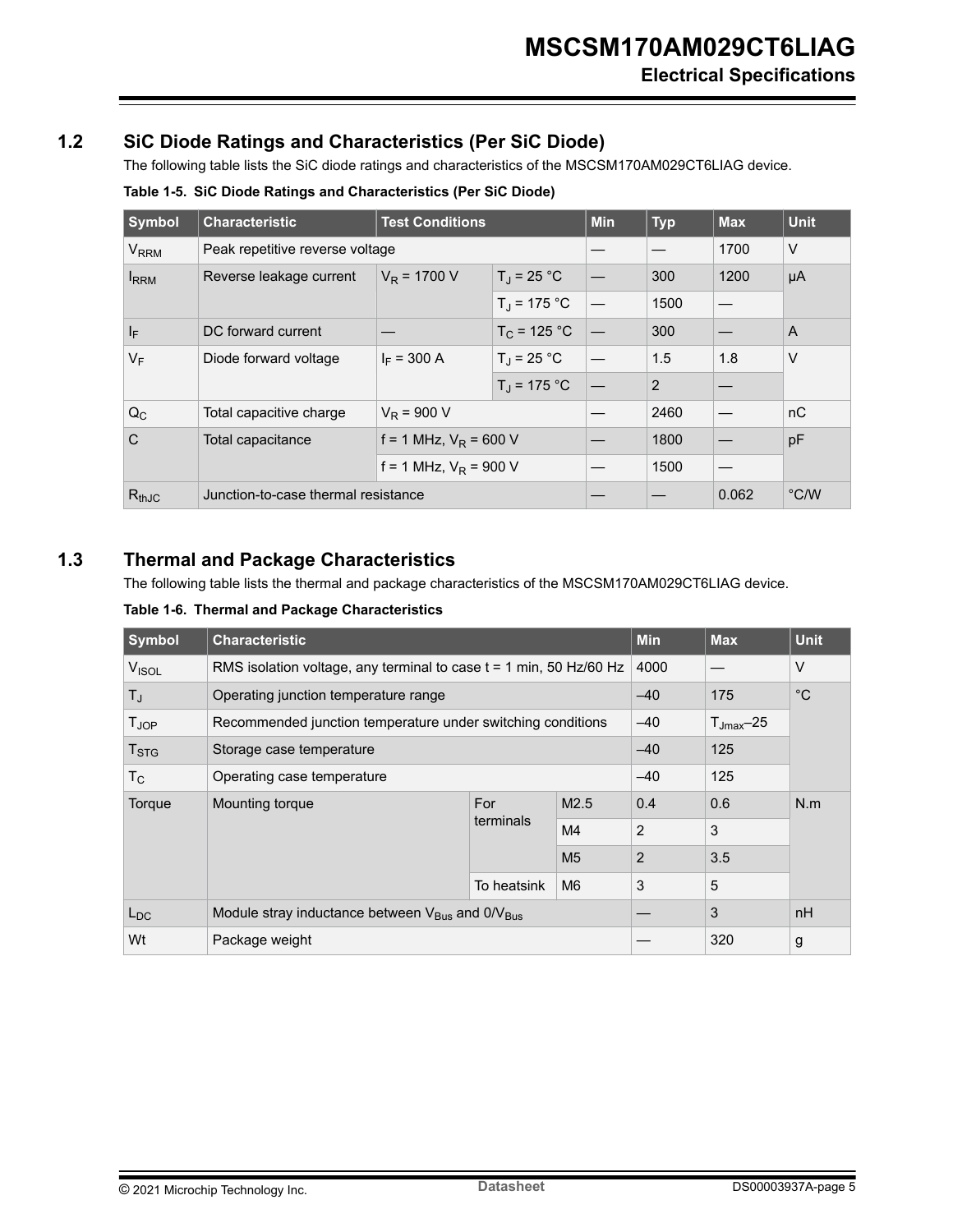#### **Electrical Specifications**

The following table lists the temperature sensor NTC of the MSCSM170AM029CT6LIAG device.

#### **Table 1-7. Temperature Sensor NTC**

| <b>Symbol</b>          | <b>Characteristic</b> |                | <b>Min</b> | <b>Typ</b> | <b>Max</b> | <b>Unit</b> |
|------------------------|-----------------------|----------------|------------|------------|------------|-------------|
| $R_{25}$               | Resistance at 25 °C   |                |            | 50         |            | $k\Omega$   |
| $\Delta R_{25}/R_{25}$ |                       |                |            | 5          |            | $\%$        |
| $B_{25/85}$            | $T_{25}$ = 298.15 K   |                |            | 3952       |            | ĸ           |
| $\Delta$ B/B           |                       | $T_C = 100 °C$ |            | 4          |            | $\%$        |

 $R_T = \frac{R_{25}}{\exp\left[B_{25/85}\left(\frac{1}{T_{25}} - \frac{1}{T}\right)\right]}$  T: Thermistor temperature<br>R<sub>T</sub>: Thermistor value at T

**Note:**  See [APT0406—Using NTC Temperature Sensor Integrated into Power Module](https://www.microsemi.com/document-portal/doc_download/14732-using-ntc-temperature-sensors-integrated-into-power-modules) for more information.

### **1.4 Typical SiC MOSFET Performance Curve**

This section shows the typical SiC MOSFET performance curves of the MSCSM170AM029CT6LIAG device.



#### **Figure 1-1. Maximum Thermal Impedance**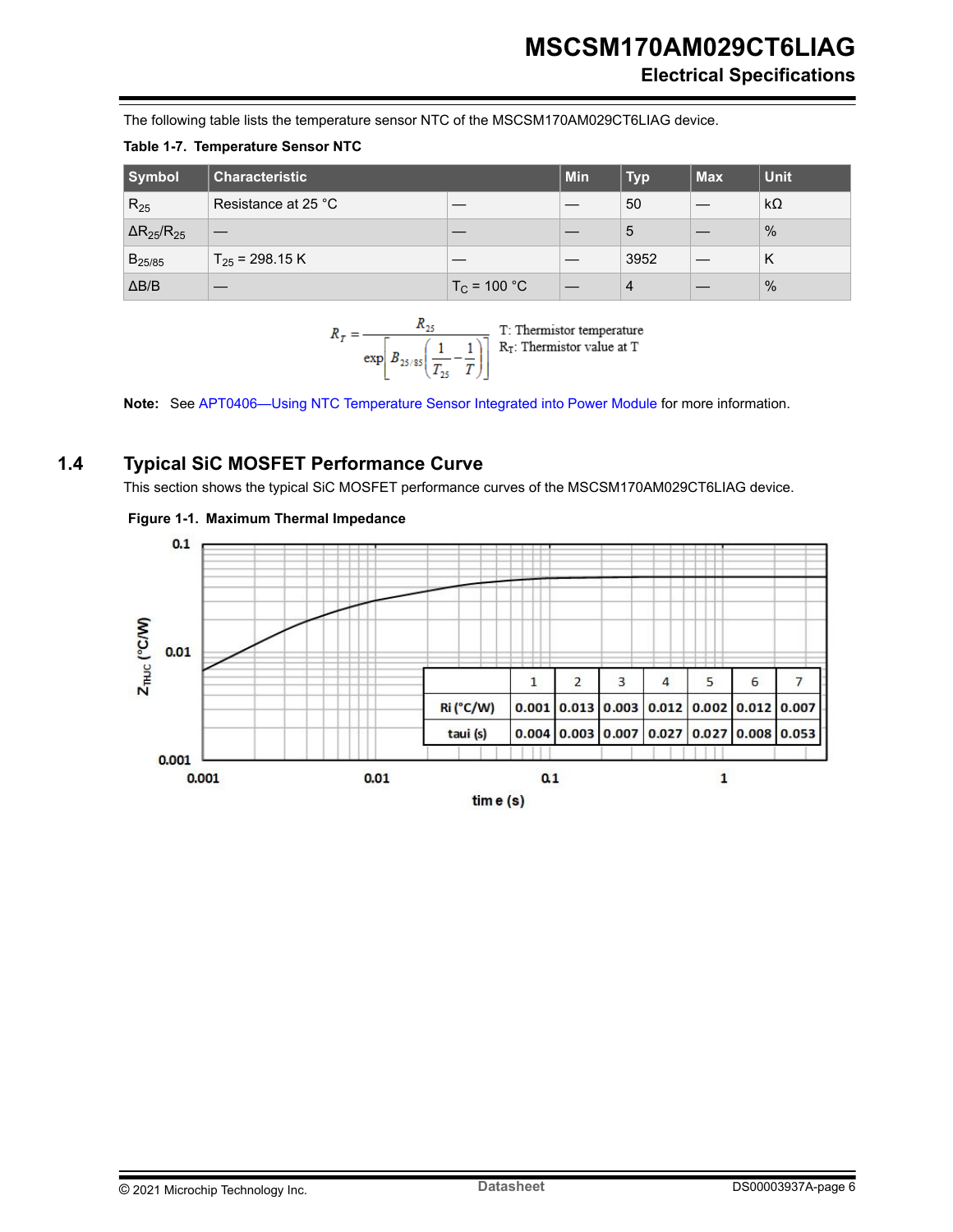### **Electrical Specifications**





 $V$ <sub>GS</sub>= $20V$ 

 $I<sub>D</sub>=360A$ 

R<sub>oson</sub>, Drain Source ON resistance

 $1.8$ 

 $16$ 

 $1.4$ 

 $1.2$ 

 $\overline{1}$ 

 $0.8$ 

25

50

75

100



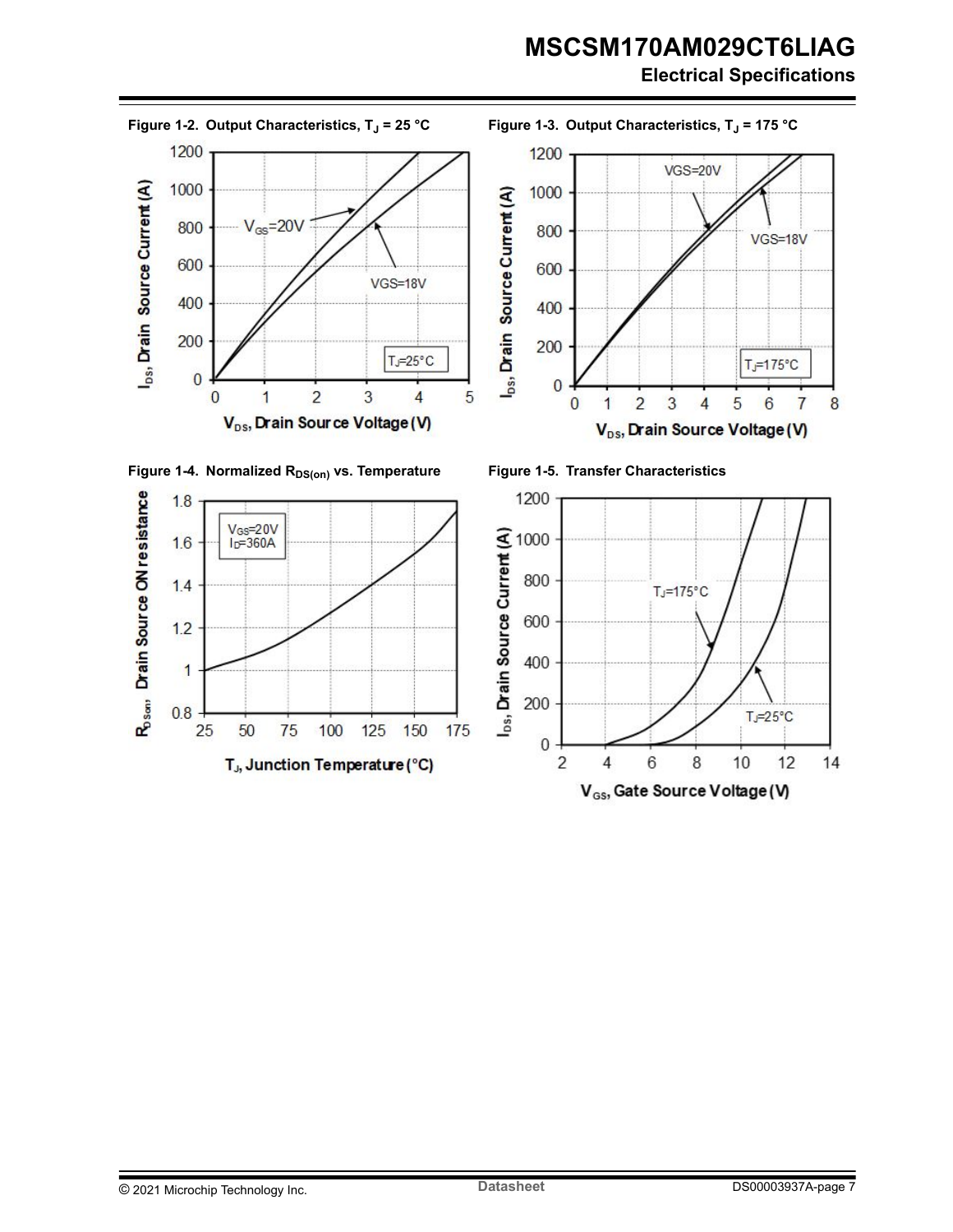### **Electrical Specifications**



30

25

 $20$ 

15

 $10$ 

5

0.25

 $Losses(mJ)$ 

**Figure 1-6. Switching Energy vs. Rg Figure 1-7. Switching Energy vs. Current**





Gate resistance  $(\Omega)$ 

0.75

Eoff

0.50

Eon

 $T_J = 150^{\circ}C$ 

1.00



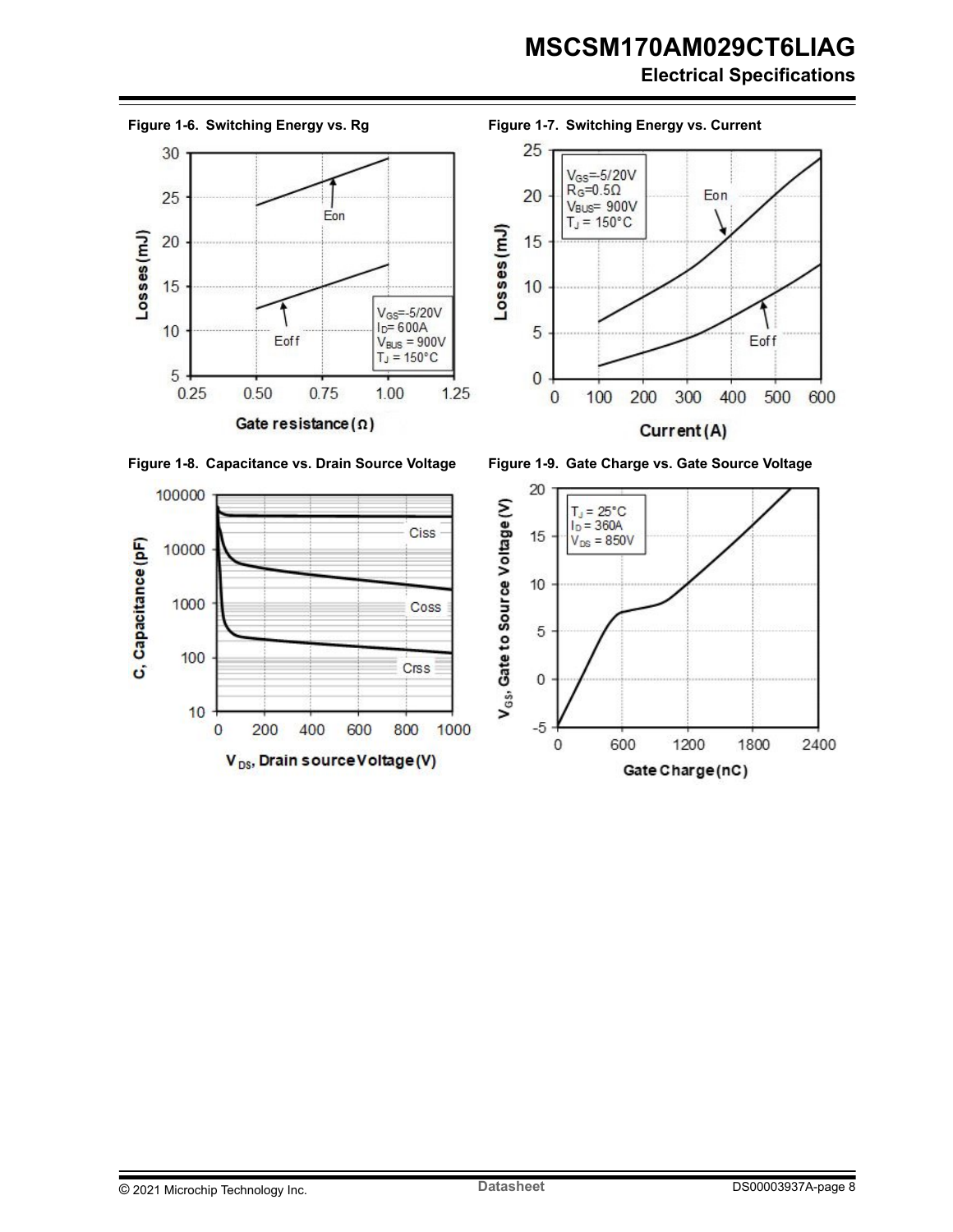#### **Electrical Specifications**





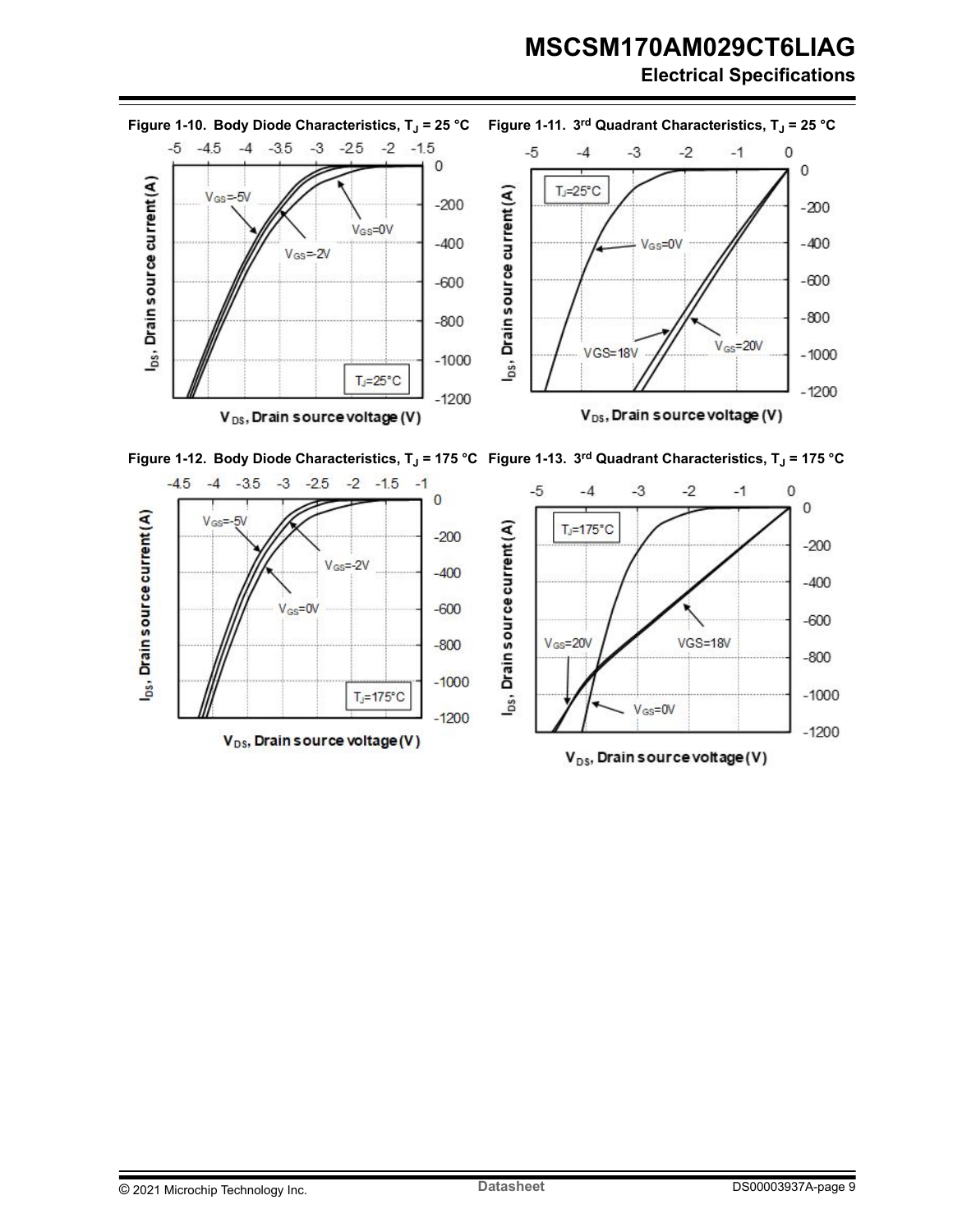

### **1.5 Typical SiC Diode Performance Curves**

This section shows the typical SiC diode performance curves of the MSCSM170AM029CT6LIAG device.



#### **Figure 1-15. Maximum Thermal Impedance**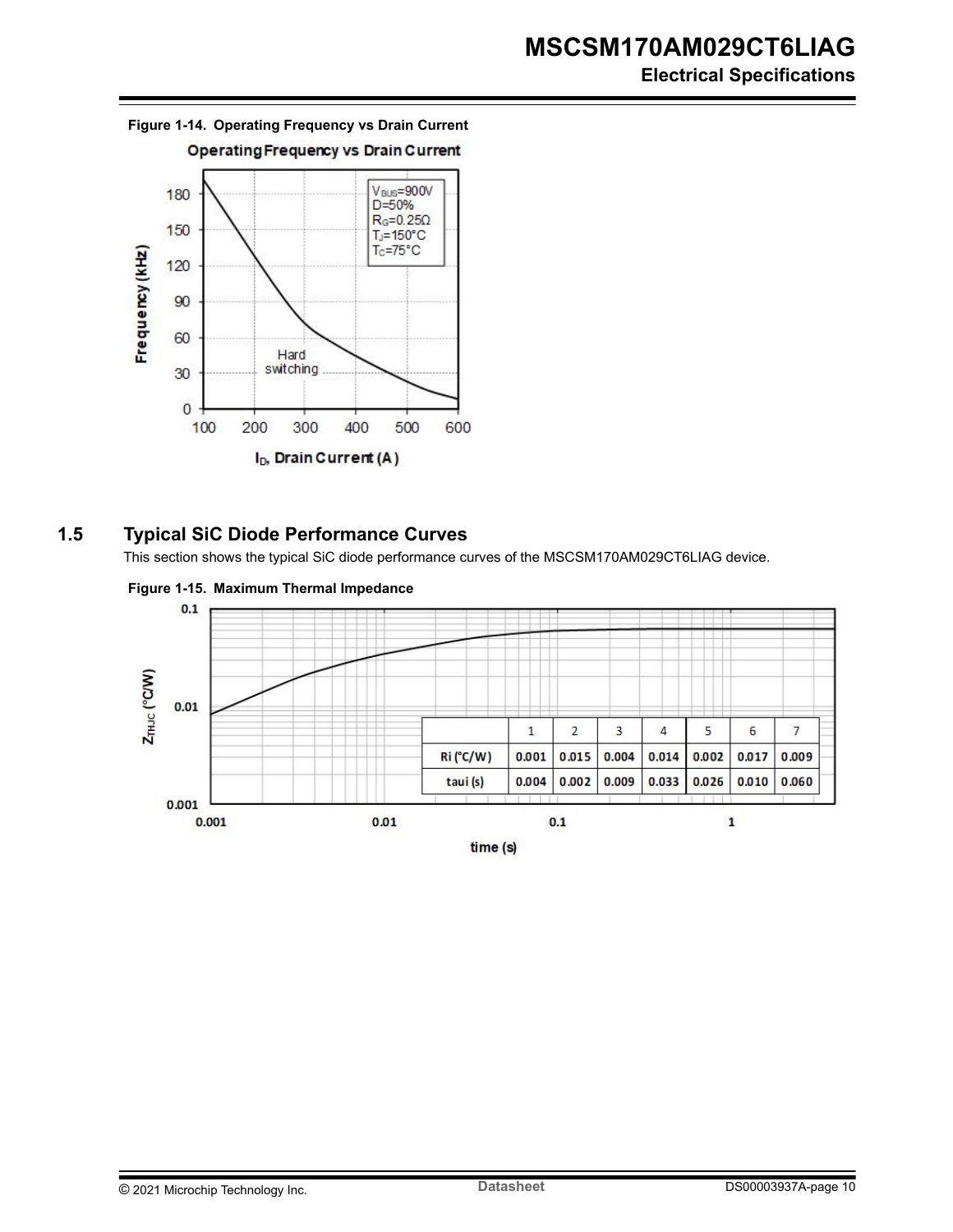**Electrical Specifications**



#### © 2021 Microchip Technology Inc. **Datasheet** DS00003937A-page 11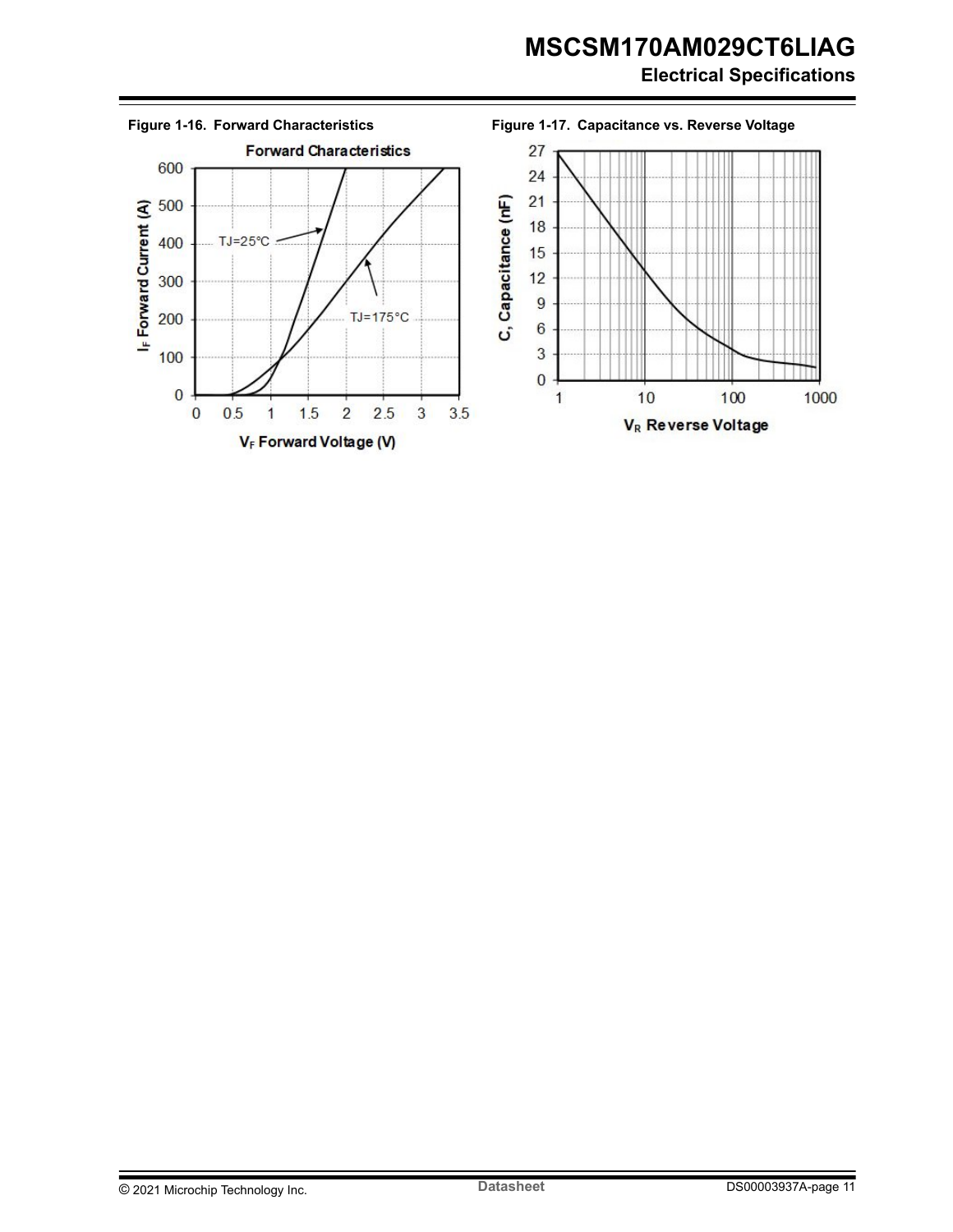### **2. Package Specifications**

The following section shows the package specification of the MSCSM170AM029CT6LIAG device.

### **2.1 Package Outline**

The following figure shows the package outline drawing of the MSCSM170AM029CT6LIAG device. The dimensions in the following figure are in millimeters.

#### **Figure 2-1. Package Outline Drawing**



**Note:**  See [AN1911—Mounting Instructions for SP6 Low Inductance Power Module](https://www.google.com/url?sa=t&rct=j&q=&esrc=s&source=web&cd=&cad=rja&uact=8&ved=2ahUKEwjQoryip6rqAhVVg-YKHVezAf8QFjAAegQIAhAB&url=https%3A%2F%2Fwww.microsemi.com%2Fdocument-portal%2Fdoc_download%2F1243385-micronote-1911-mounting-instructions-for-sp6-low-inductance-power-module&usg=AOvVaw24Y-iQjYKXBj4lE9oc1c7f) for more information.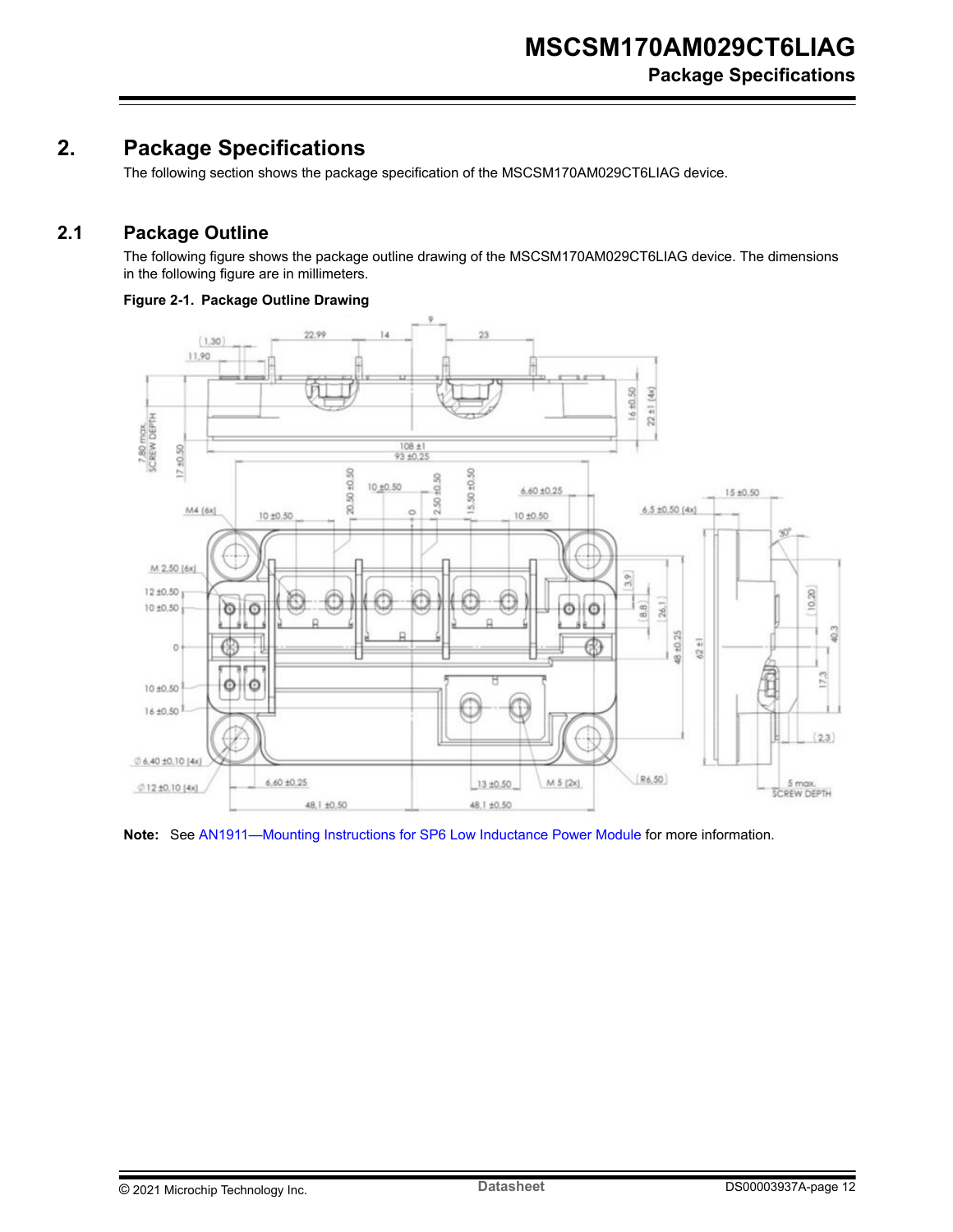## **3. Revision History**

| <b>Revision</b> | Date <sup>1</sup> | <b>Description</b>                              |
|-----------------|-------------------|-------------------------------------------------|
|                 | 04/2021           | This is the first publication of this document. |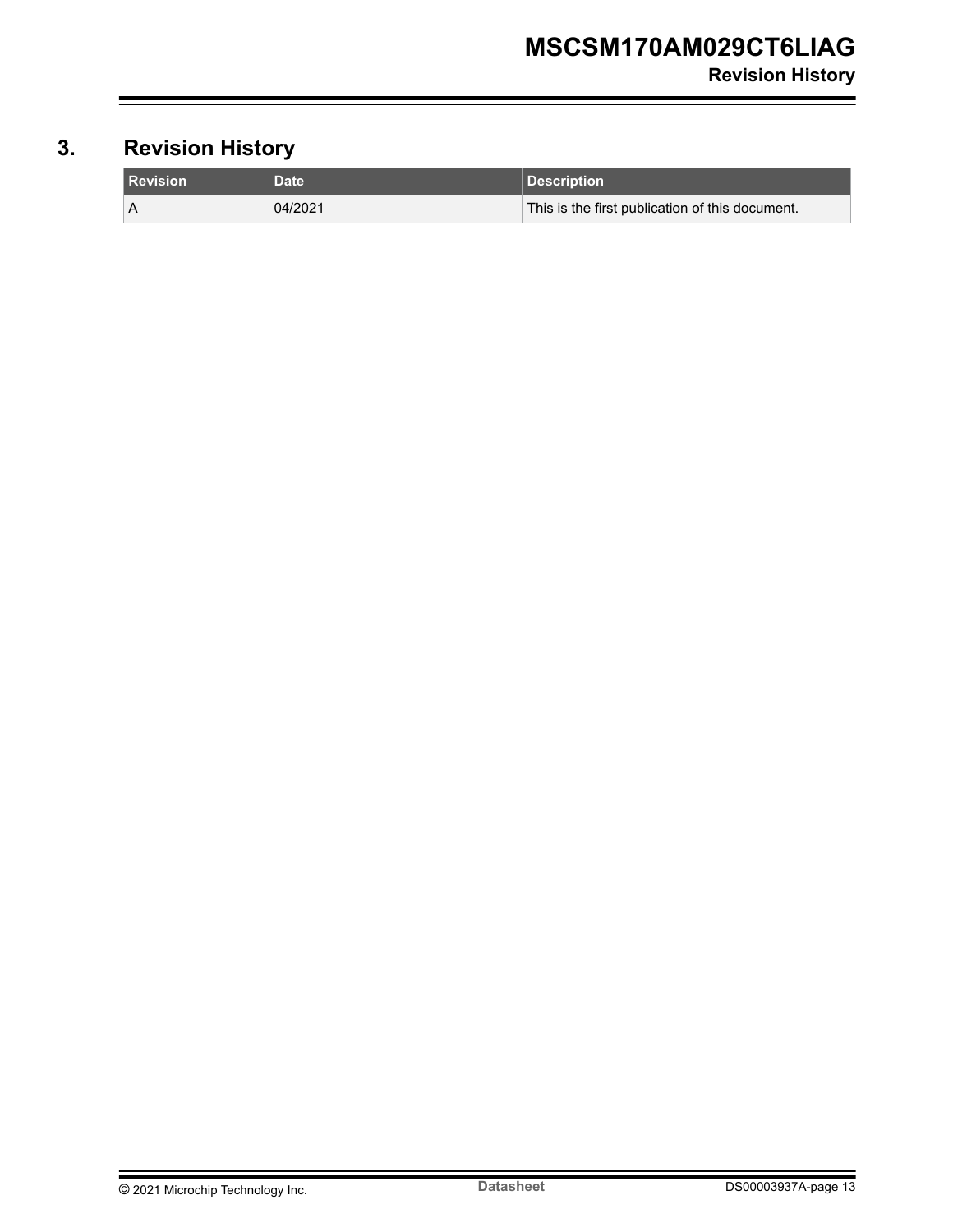### **The Microchip Website**

Microchip provides online support via our website at [www.microchip.com/](http://www.microchip.com/). This website is used to make files and information easily available to customers. Some of the content available includes:

- **Product Support** Data sheets and errata, application notes and sample programs, design resources, user's guides and hardware support documents, latest software releases and archived software
- **General Technical Support** Frequently Asked Questions (FAQs), technical support requests, online discussion groups, Microchip design partner program member listing
- **Business of Microchip** Product selector and ordering guides, latest Microchip press releases, listing of seminars and events, listings of Microchip sales offices, distributors and factory representatives

### **Product Change Notification Service**

Microchip's product change notification service helps keep customers current on Microchip products. Subscribers will receive email notification whenever there are changes, updates, revisions or errata related to a specified product family or development tool of interest.

To register, go to [www.microchip.com/pcn](http://www.microchip.com/pcn) and follow the registration instructions.

## **Customer Support**

Users of Microchip products can receive assistance through several channels:

- Distributor or Representative
- Local Sales Office
- Embedded Solutions Engineer (ESE)
- Technical Support

Customers should contact their distributor, representative or ESE for support. Local sales offices are also available to help customers. A listing of sales offices and locations is included in this document.

Technical support is available through the website at: [www.microchip.com/support](http://www.microchip.com/support)

### **Microchip Devices Code Protection Feature**

Note the following details of the code protection feature on Microchip devices:

- Microchip products meet the specifications contained in their particular Microchip Data Sheet.
- Microchip believes that its family of products is secure when used in the intended manner and under normal conditions.
- There are dishonest and possibly illegal methods being used in attempts to breach the code protection features of the Microchip devices. We believe that these methods require using the Microchip products in a manner outside the operating specifications contained in Microchip's Data Sheets. Attempts to breach these code protection features, most likely, cannot be accomplished without violating Microchip's intellectual property rights.
- Microchip is willing to work with any customer who is concerned about the integrity of its code.
- Neither Microchip nor any other semiconductor manufacturer can guarantee the security of its code. Code protection does not mean that we are guaranteeing the product is "unbreakable." Code protection is constantly evolving. We at Microchip are committed to continuously improving the code protection features of our products. Attempts to break Microchip's code protection feature may be a violation of the Digital Millennium Copyright Act. If such acts allow unauthorized access to your software or other copyrighted work, you may have a right to sue for relief under that Act.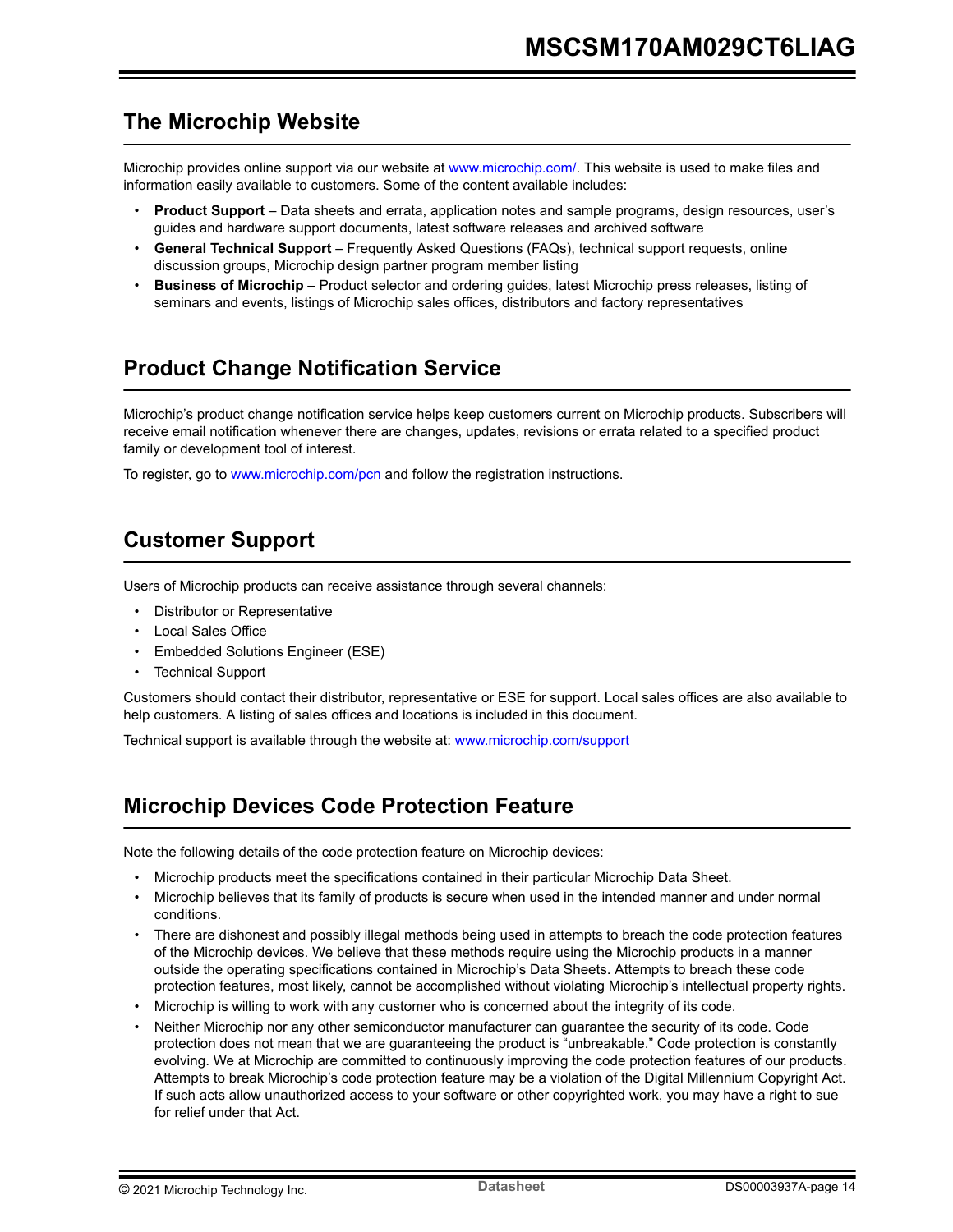### **Legal Notice**

Information contained in this publication is provided for the sole purpose of designing with and using Microchip products. Information regarding device applications and the like is provided only for your convenience and may be superseded by updates. It is your responsibility to ensure that your application meets with your specifications.

THIS INFORMATION IS PROVIDED BY MICROCHIP "AS IS". MICROCHIP MAKES NO REPRESENTATIONS OR WARRANTIES OF ANY KIND WHETHER EXPRESS OR IMPLIED, WRITTEN OR ORAL, STATUTORY OR OTHERWISE, RELATED TO THE INFORMATION INCLUDING BUT NOT LIMITED TO ANY IMPLIED WARRANTIES OF NON-INFRINGEMENT, MERCHANTABILITY, AND FITNESS FOR A PARTICULAR PURPOSE OR WARRANTIES RELATED TO ITS CONDITION, QUALITY, OR PERFORMANCE.

IN NO EVENT WILL MICROCHIP BE LIABLE FOR ANY INDIRECT, SPECIAL, PUNITIVE, INCIDENTAL OR CONSEQUENTIAL LOSS, DAMAGE, COST OR EXPENSE OF ANY KIND WHATSOEVER RELATED TO THE INFORMATION OR ITS USE, HOWEVER CAUSED, EVEN IF MICROCHIP HAS BEEN ADVISED OF THE POSSIBILITY OR THE DAMAGES ARE FORESEEABLE. TO THE FULLEST EXTENT ALLOWED BY LAW, MICROCHIP'S TOTAL LIABILITY ON ALL CLAIMS IN ANY WAY RELATED TO THE INFORMATION OR ITS USE WILL NOT EXCEED THE AMOUNT OF FEES, IF ANY, THAT YOU HAVE PAID DIRECTLY TO MICROCHIP FOR THE INFORMATION. Use of Microchip devices in life support and/or safety applications is entirely at the buyer's risk, and the buyer agrees to defend, indemnify and hold harmless Microchip from any and all damages, claims, suits, or expenses resulting from such use. No licenses are conveyed, implicitly or otherwise, under any Microchip intellectual property rights unless otherwise stated.

### **Trademarks**

The Microchip name and logo, the Microchip logo, Adaptec, AnyRate, AVR, AVR logo, AVR Freaks, BesTime, BitCloud, chipKIT, chipKIT logo, CryptoMemory, CryptoRF, dsPIC, FlashFlex, flexPWR, HELDO, IGLOO, JukeBlox, KeeLoq, Kleer, LANCheck, LinkMD, maXStylus, maXTouch, MediaLB, megaAVR, Microsemi, Microsemi logo, MOST, MOST logo, MPLAB, OptoLyzer, PackeTime, PIC, picoPower, PICSTART, PIC32 logo, PolarFire, Prochip Designer, QTouch, SAM-BA, SenGenuity, SpyNIC, SST, SST Logo, SuperFlash, Symmetricom, SyncServer, Tachyon, TimeSource, tinyAVR, UNI/O, Vectron, and XMEGA are registered trademarks of Microchip Technology Incorporated in the U.S.A. and other countries.

AgileSwitch, APT, ClockWorks, The Embedded Control Solutions Company, EtherSynch, FlashTec, Hyper Speed Control, HyperLight Load, IntelliMOS, Libero, motorBench, mTouch, Powermite 3, Precision Edge, ProASIC, ProASIC Plus, ProASIC Plus logo, Quiet-Wire, SmartFusion, SyncWorld, Temux, TimeCesium, TimeHub, TimePictra, TimeProvider, WinPath, and ZL are registered trademarks of Microchip Technology Incorporated in the U.S.A.

Adjacent Key Suppression, AKS, Analog-for-the-Digital Age, Any Capacitor, AnyIn, AnyOut, Augmented Switching, BlueSky, BodyCom, CodeGuard, CryptoAuthentication, CryptoAutomotive, CryptoCompanion, CryptoController, dsPICDEM, dsPICDEM.net, Dynamic Average Matching, DAM, ECAN, Espresso T1S, EtherGREEN, IdealBridge, In-Circuit Serial Programming, ICSP, INICnet, Intelligent Paralleling, Inter-Chip Connectivity, JitterBlocker, maxCrypto, maxView, memBrain, Mindi, MiWi, MPASM, MPF, MPLAB Certified logo, MPLIB, MPLINK, MultiTRAK, NetDetach, Omniscient Code Generation, PICDEM, PICDEM.net, PICkit, PICtail, PowerSmart, PureSilicon, QMatrix, REAL ICE, Ripple Blocker, RTAX, RTG4, SAM-ICE, Serial Quad I/O, simpleMAP, SimpliPHY, SmartBuffer, SMART-I.S., storClad, SQI, SuperSwitcher, SuperSwitcher II, Switchtec, SynchroPHY, Total Endurance, TSHARC, USBCheck, VariSense, VectorBlox, VeriPHY, ViewSpan, WiperLock, XpressConnect, and ZENA are trademarks of Microchip Technology Incorporated in the U.S.A. and other countries.

SQTP is a service mark of Microchip Technology Incorporated in the U.S.A.

The Adaptec logo, Frequency on Demand, Silicon Storage Technology, and Symmcom are registered trademarks of Microchip Technology Inc. in other countries.

GestIC is a registered trademark of Microchip Technology Germany II GmbH & Co. KG, a subsidiary of Microchip Technology Inc., in other countries.

All other trademarks mentioned herein are property of their respective companies.

 $\textcircled{\tiny{\textcirc}}$  2021, Microchip Technology Incorporated, Printed in the U.S.A., All Rights Reserved.

ISBN: 978-1-5224-8003-7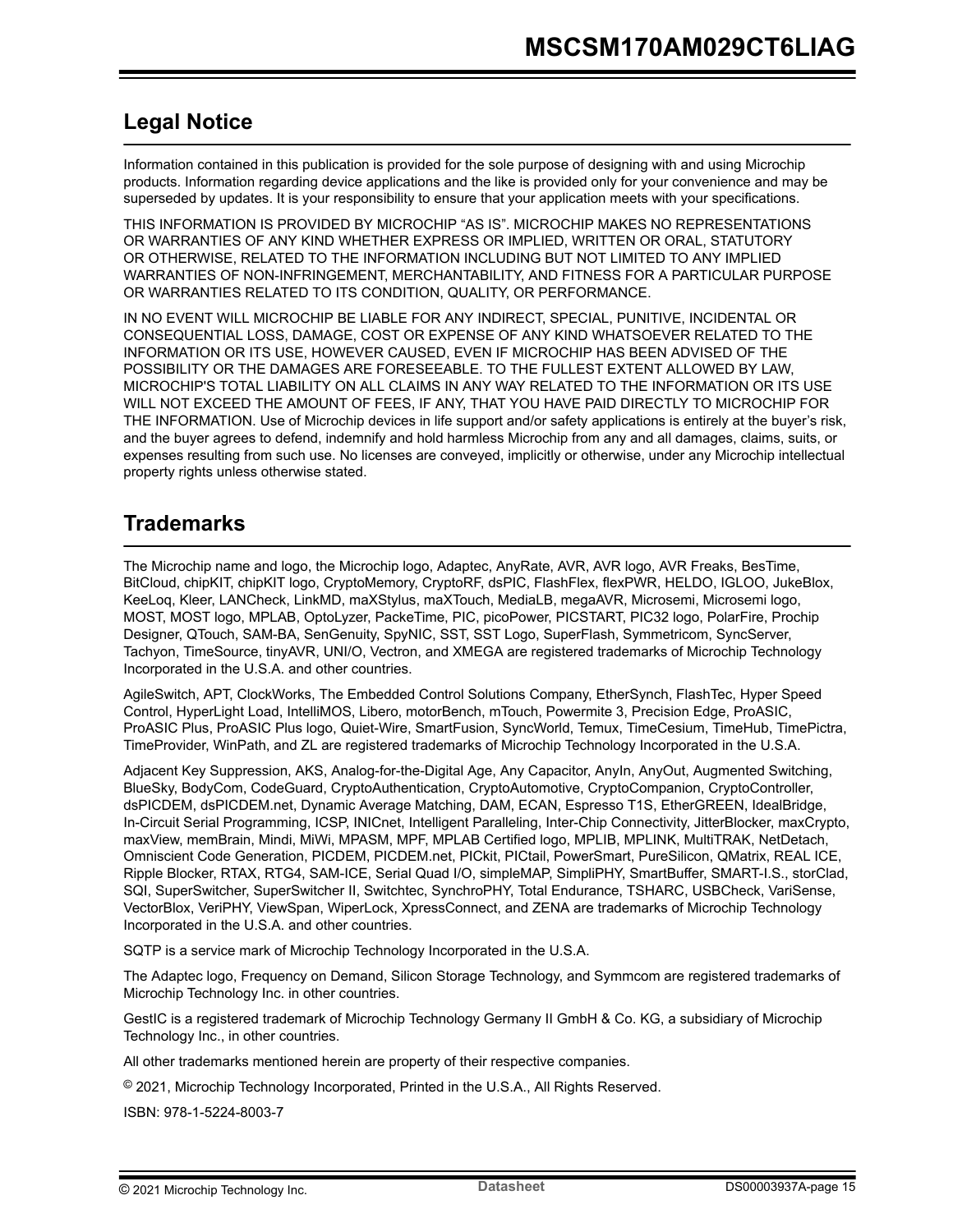## **Quality Management System**

For information regarding Microchip's Quality Management Systems, please visit [www.microchip.com/quality](http://www.microchip.com/quality).